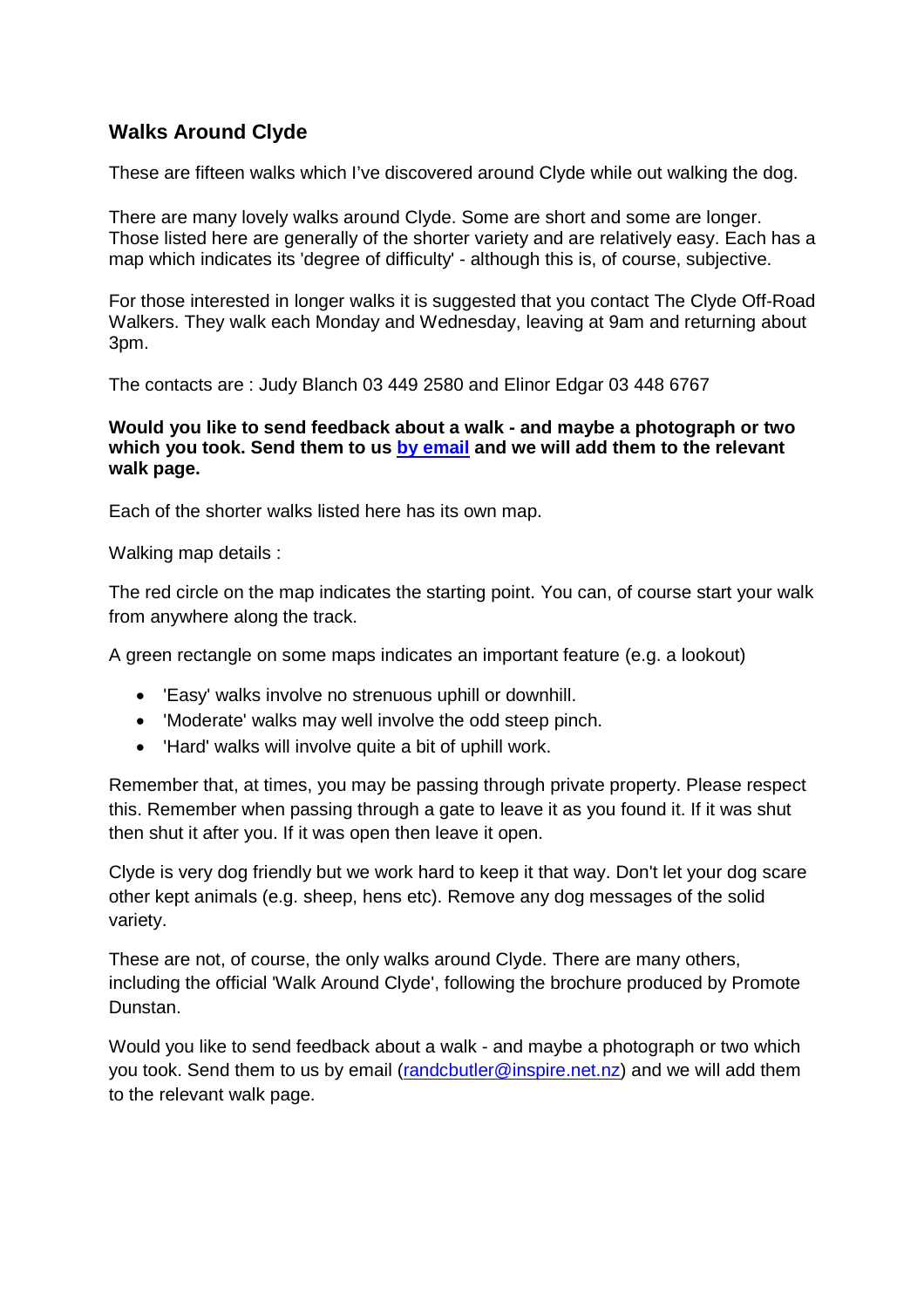#### **1. Walk to the Dam Lookout**



This walk starts at the Bank Cafe in the middle of town. This is a wonderful place to begin a walk. It's an even more wonderful place to end a walk!

Simply follow Sunderland Street towards the dam and follow the road out of Clyde and up the hill (it's gentle) until you come to the left turn into the dam lookout area. Contact Energy have erected an excellent information kiosk there to tell you more about the dam.

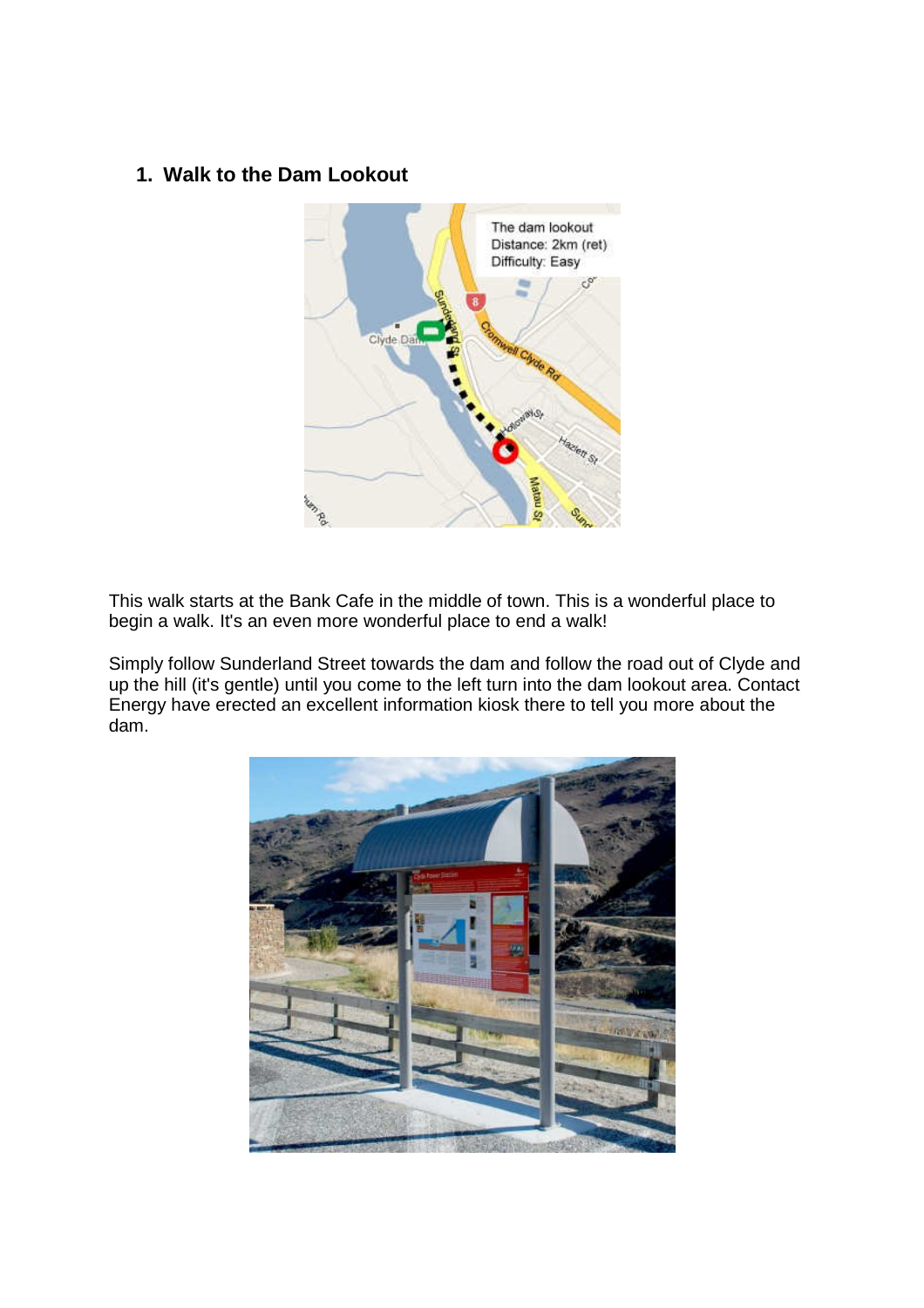#### **2. Walk to the Hill Tops**



To get to the start of this walk cross the Earnscleugh bridge and drive about 1 km untill to come to a sign to 'The Lookout'. Turn right and follow this sign to the bottom of the hill. Park you vehicle there and begin the climb.

The road goes right to the top of the hill and its this road which you climb up. Half way to the top you can drop down to the right 100m to the Clyde lookout (where there is a geocache). There is a sign at this point warning that from here on the road is suitable for 4-wheel drive vehicles and, indeed, the next section is pretty rough.

Climb to the top where the power pylons are (There are two geocaches in this area) and follow the road around, up hill and down, until you come to the first gate. Pass through the gate and turn left and head off across country. The going can become a little adventurous depending on the exact route you choose to take. There is not real marked path. You have to follow your instinct. If you travel to the left along here you'll get great views down over Clyde and the valley towards Alexandra.

Travel along the top and, eventually, go to the right and climb down until you come to the back road. Take this road to the left and it will bring you back to the car park.

Remember to have a cell phone and plenty of drink and some food with you. The climb is rather steep in places but the view from the top is most rewarding.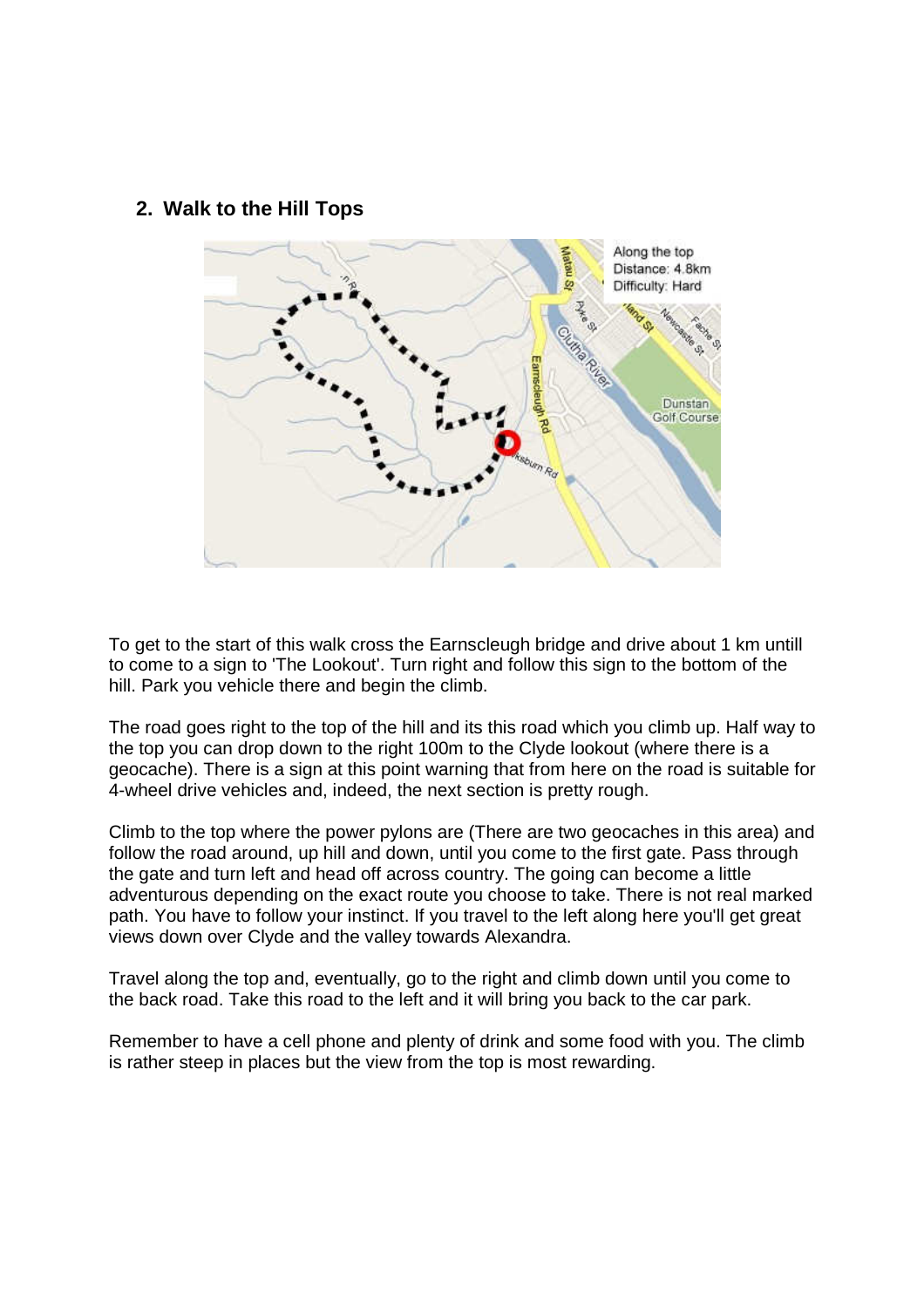### **3. Walk to Alexandra**



This is the longest walk listed and takes over two hours. If you have two vehicles then drive them both to Alexandra and leave one at the end of the walk. (Or vice versa - drive one to Alex and walk back, then go to retrieve your vehicle.) There is no convenient public transport between Clyde and Alex.

To get to the start go over the Earnscleugh Bridge and turn sharp right. This road takes you down back under the bridge to a parking place where you start the walk. The walk is easy at least in gradient as many cyclists and runners also use the track which was built to celebrate the millenium.

The track is popular with cyclists and walkers



The track follows the Clutha all of the way to Alexandra. It meanders through willows and passes the edge of the dredge tailings along the way. There are two arrows to information signs.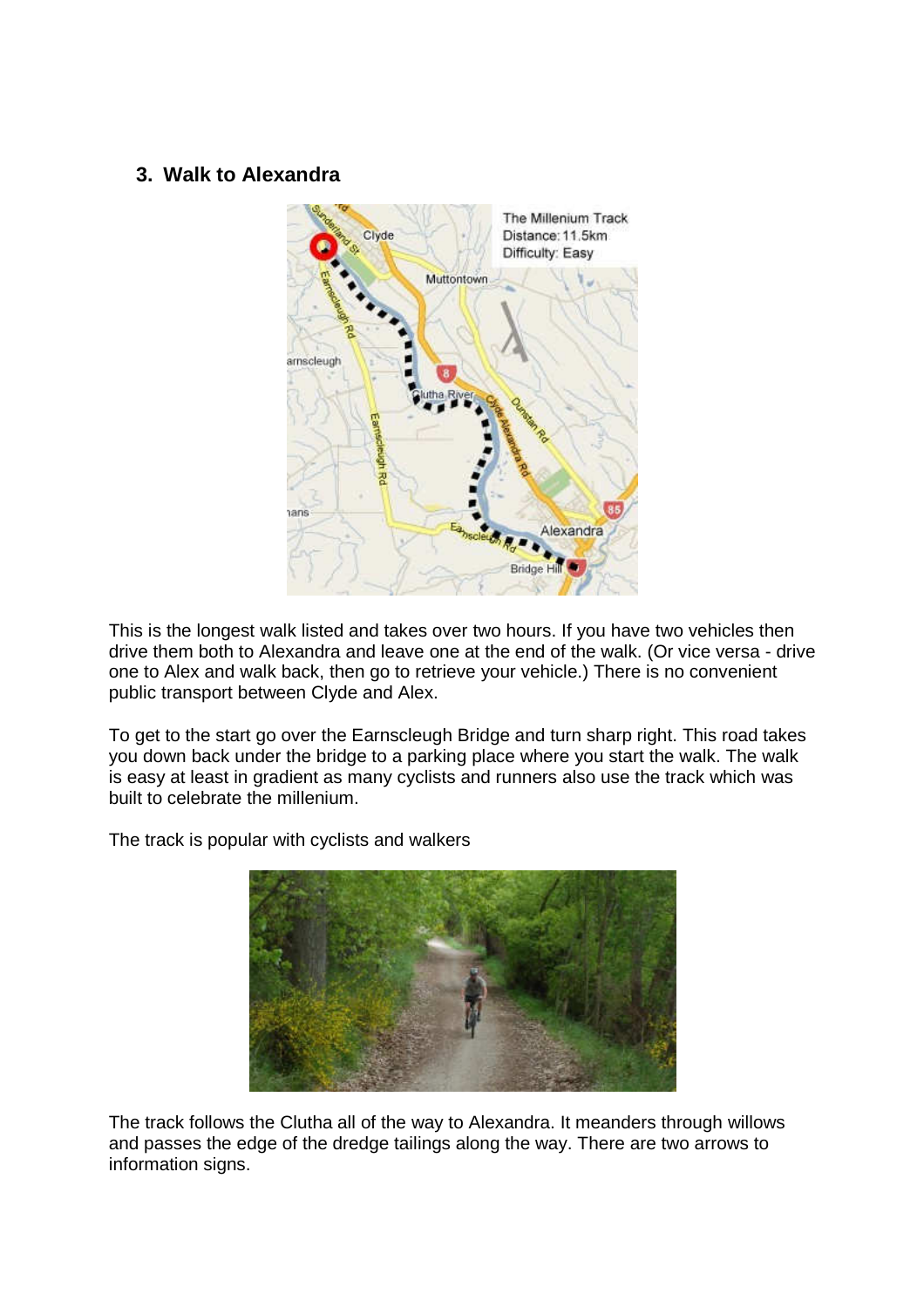

There are excellent kilometre posts along the 11.5km journey. In the second half of the walk there are 32 small bridges - so as short as two metres, others form a walk-way. At the end of the trip you pass through a lovely area at the bottom of private gardens which slope down to the river.

The green waters of the Clutha



The river in Autumn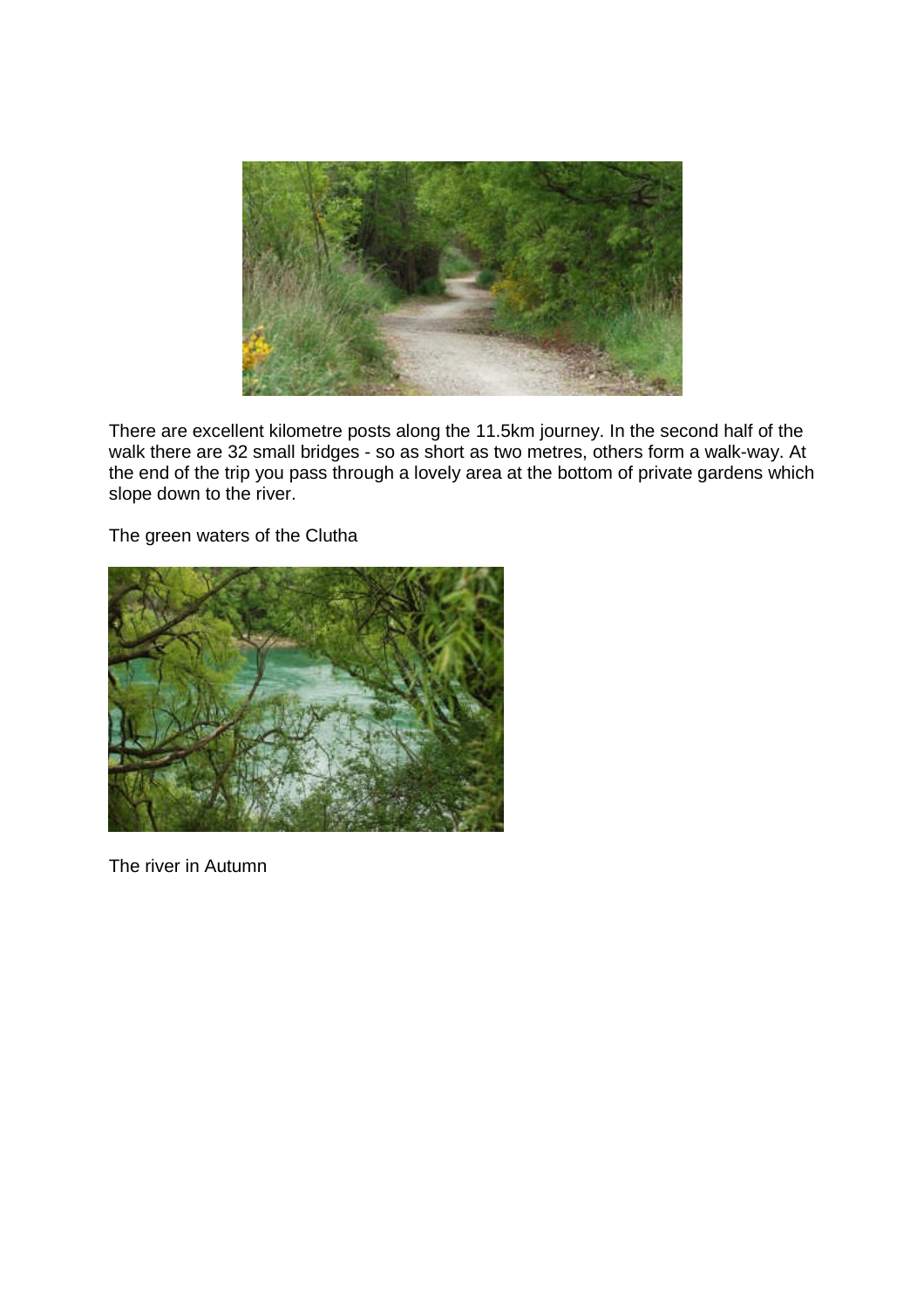

**4. Over the Hill** 



This walk starts at the bank cafe and also finishes there, as this is a splendid place to look forward to along the way. You can walk in either direction of course but the easiest way is to go out through Clyde, along Springvale Road, and back around behind the hills. The gradient is much easier this way. You never realise that you are climbing.

Head towards Alexandra and turn left at Dunstan Hotel. Cross Fache Street and turn right into the central walkway. Follow this to the end and continue along Hazlett Street to the main highway. Cross carefully and walk along Springvale Road (about 1 km) until you come to the entrance to HawkFlight and Colin Hislop the Electrician's place. Take the left of the two drives and go part-way up the hill at the end of the drive. Take the side road to the right which takes you back down to the flat and climb the fence next to the gate which lies straight ahead. (Don't go off around the water-race).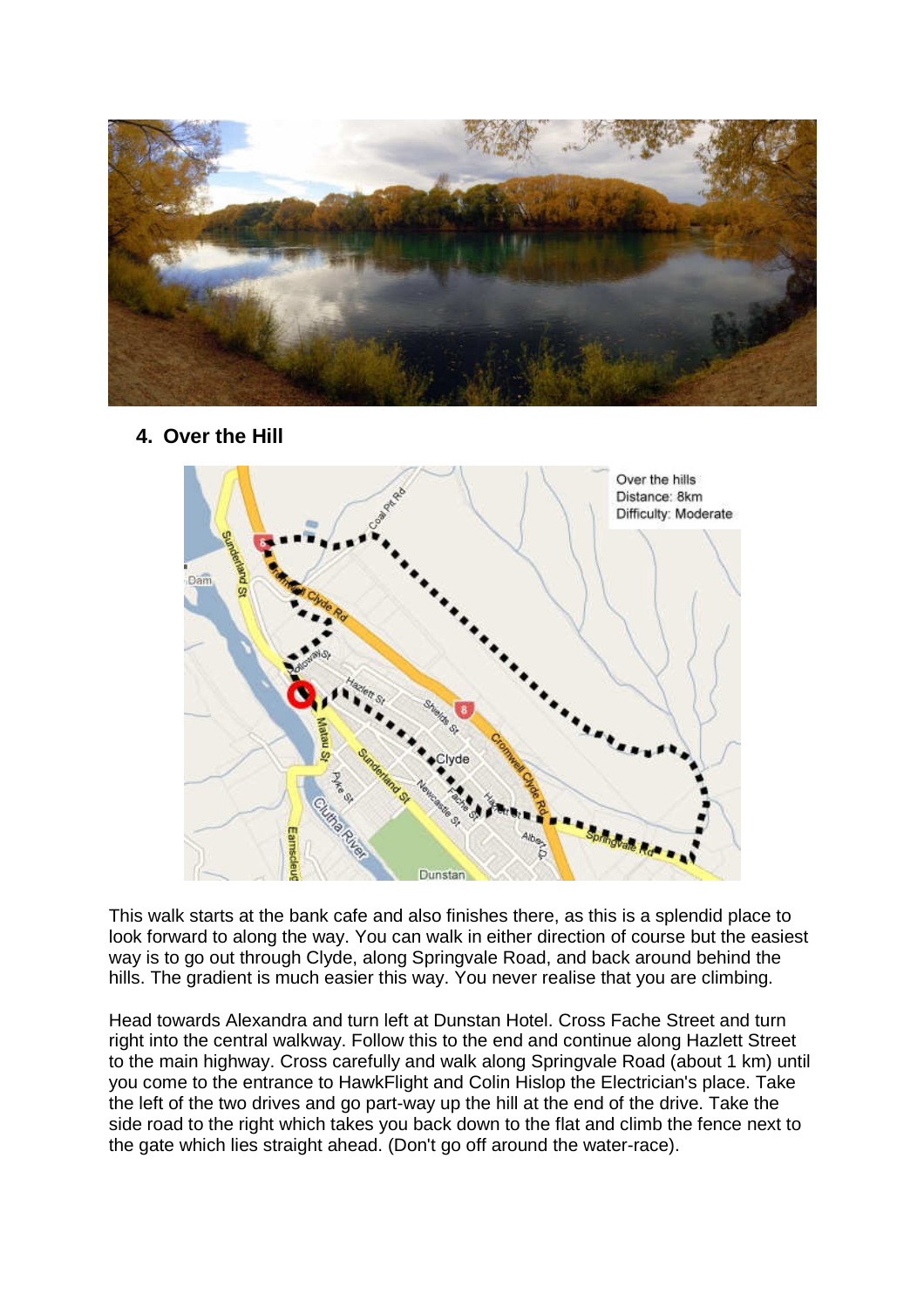Follow this track as it passes a hunter's hut and bear left through the small valley. Stay on this track all the way. Note the damage caused by small furry creatures....



Shortly The track moves into a lovely wide open area. Eventually you'll come to a gate which you pass though and continue following the track until you come to a Tintersection at a fence. Turn left and follow this track all the way out to the main road passing a couple of reservoirs on your right.

Cross the main road and head downhill then take the first turn on the right to the Clyde Lookout.



The view from the lookout.

After turning right, immediately turn left to the lookout. After admiring the view take the road down to the left below the lookout to the two new reservoirs. This takes you to the top of the lookout track which you then follow back down to town to where cheese rolls and coffee are waiting at the Bank Cafe.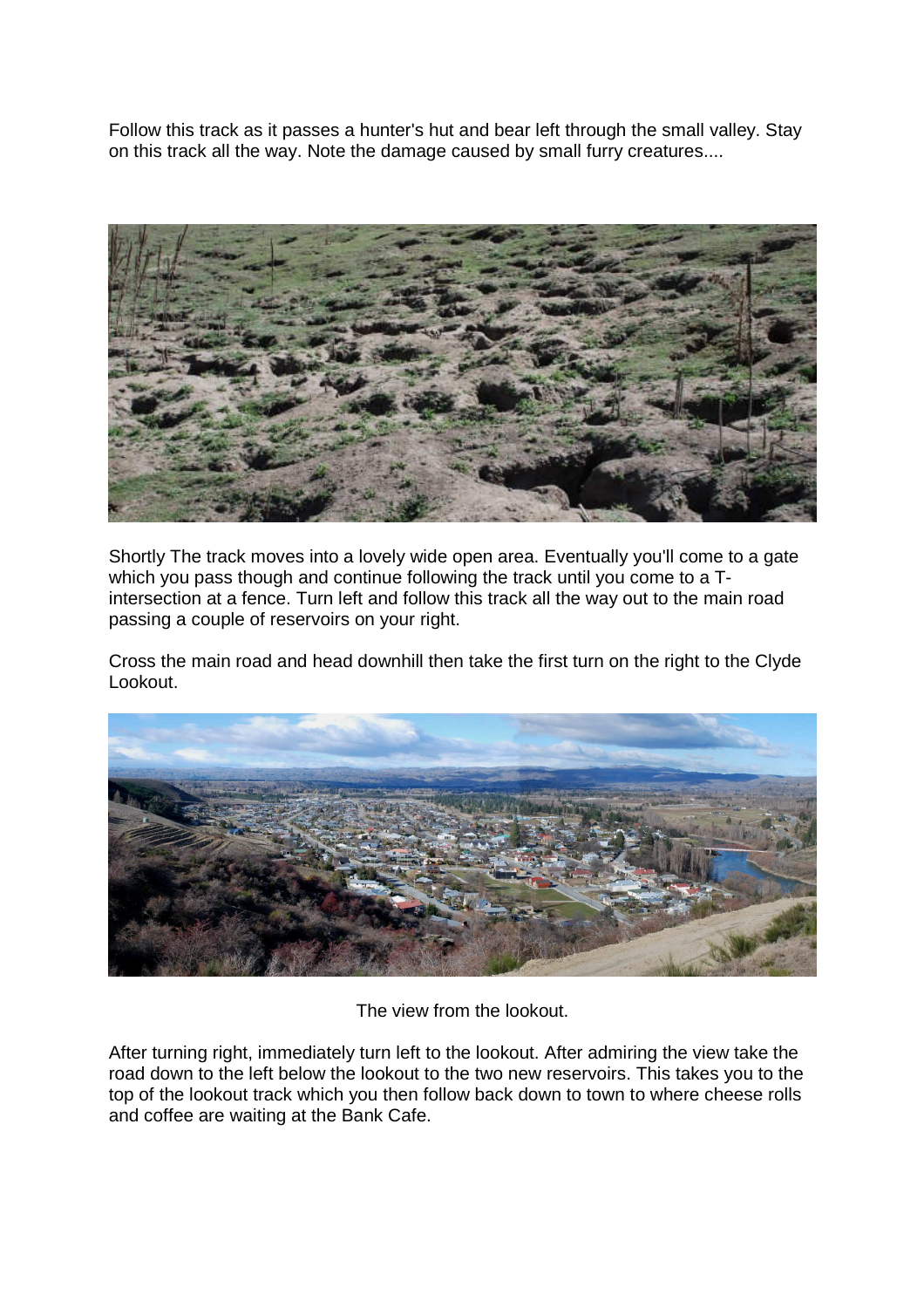

#### **5. Walk to Orchard Garden**

This walk takes you to an extremely popular eating spot nestled in an orchard.

Start at the Rail Trail headquarters at the corner of the main state highway and Springvale Road. There is plenty of parking available there. Walk along the rail trail and cross Young Lane and, shortly after, the Muttontown Viaduct. Not far after that watch for the sign on the left to the Orchard Garden. Take the turn off and walk through the orchards to the cafe.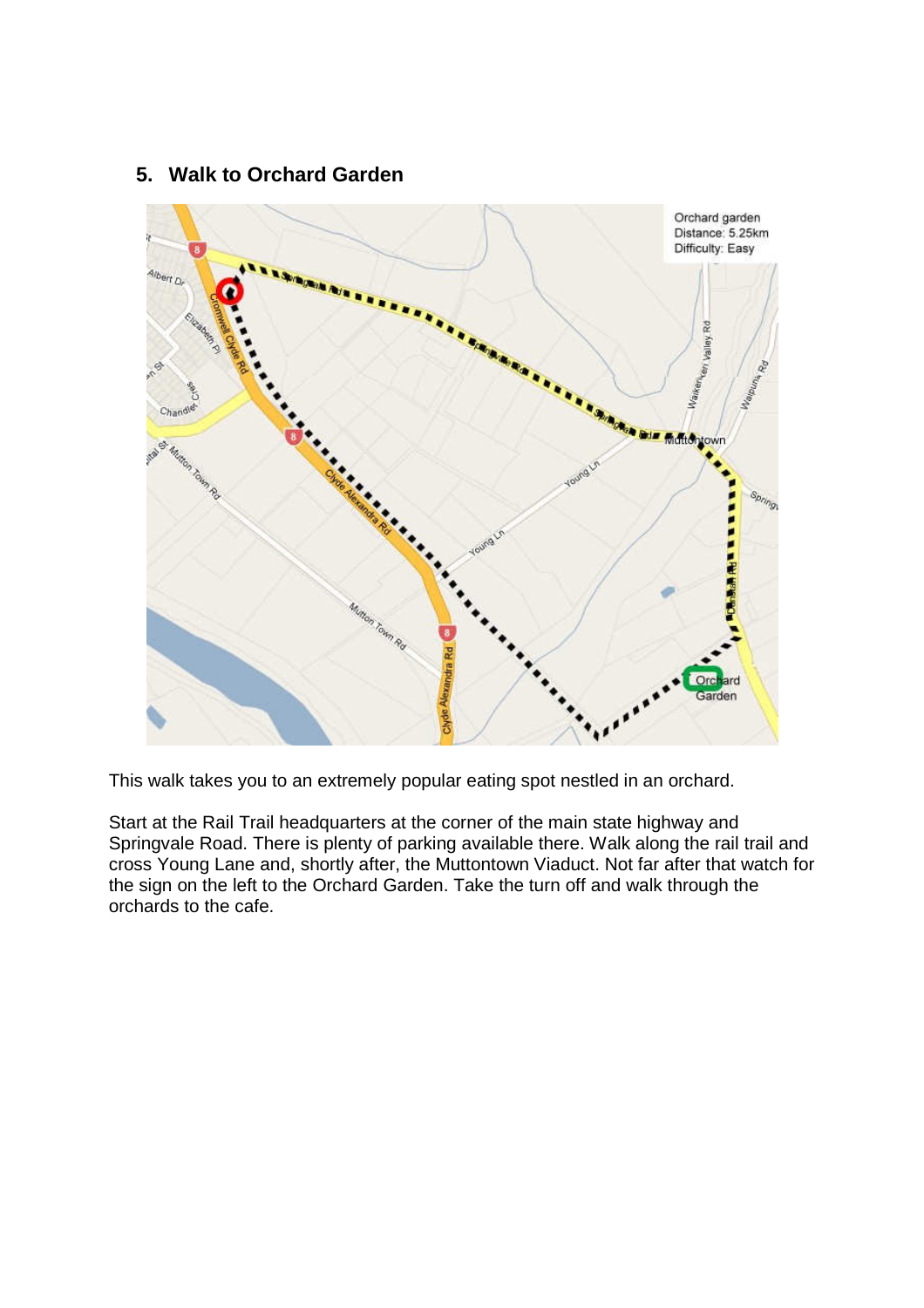

Pause there for refreshment before continuing out past the cafe to Dunstan Road. Turn left and follow Dunstan Road to the T intersection where you turn left into Springvale Road which you follow back to the parking space at the Trail Trail. Along the way you'll pass the historic Clyde Cemetery which is well worth a visit.

### **7. Walk along the Lake Side**



This walk starts at the Rowing Club. To reach the rowing club cross the Earnscleugh Bridge and take the second turn (almost immediately!) on the right. Follow this road as far as it goes, past the dam and past the lake front until you come to the Rowing Club.

Park your vehicle there and clamber through the special walkers' 'hole in the fence' at the end of the road. This takes you to a track. You can stay level with the water's edge and you'll quickly reach a lovely grassy area which is ideal for a picnic. However, this walk involves the high road, rather than the low road. It's a stiff climb but the view gets better and better.

At the top of the climb you can optionally turn left and keep climbing (it doesn't go much higher). This track leads you through a lovely valley and then out on to the open hillside where it eventually peters out. Adventurous soles (and souls) could continue their exploration further up the hill but beware, it gets steeper and steeper.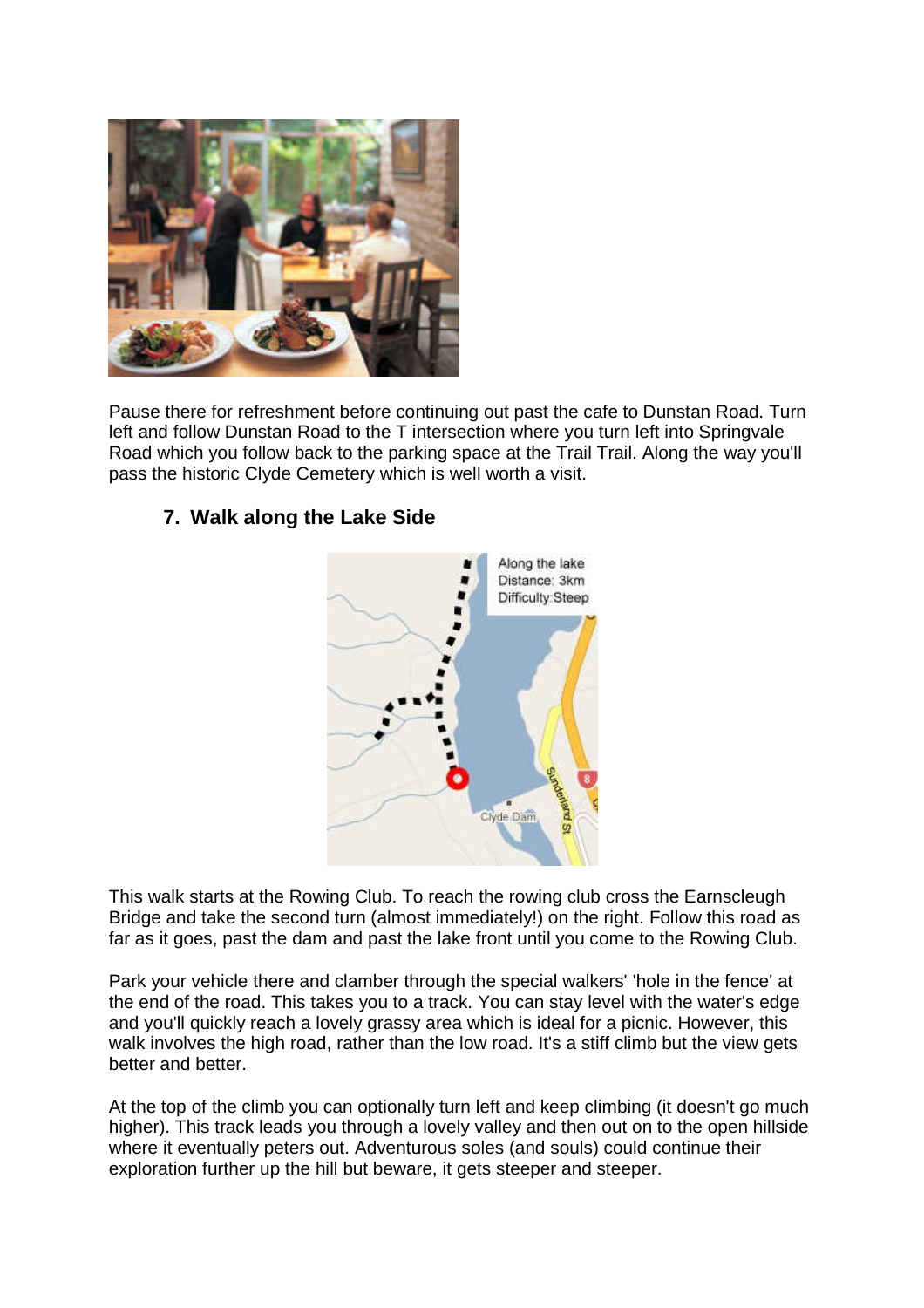If you turn downhill instead of following the track up you eventually come to a very pleasant little beach area which is also an excellent picnic spot. Several boaties know it well for this purpose.

Return by the way you have come back to the rowing club.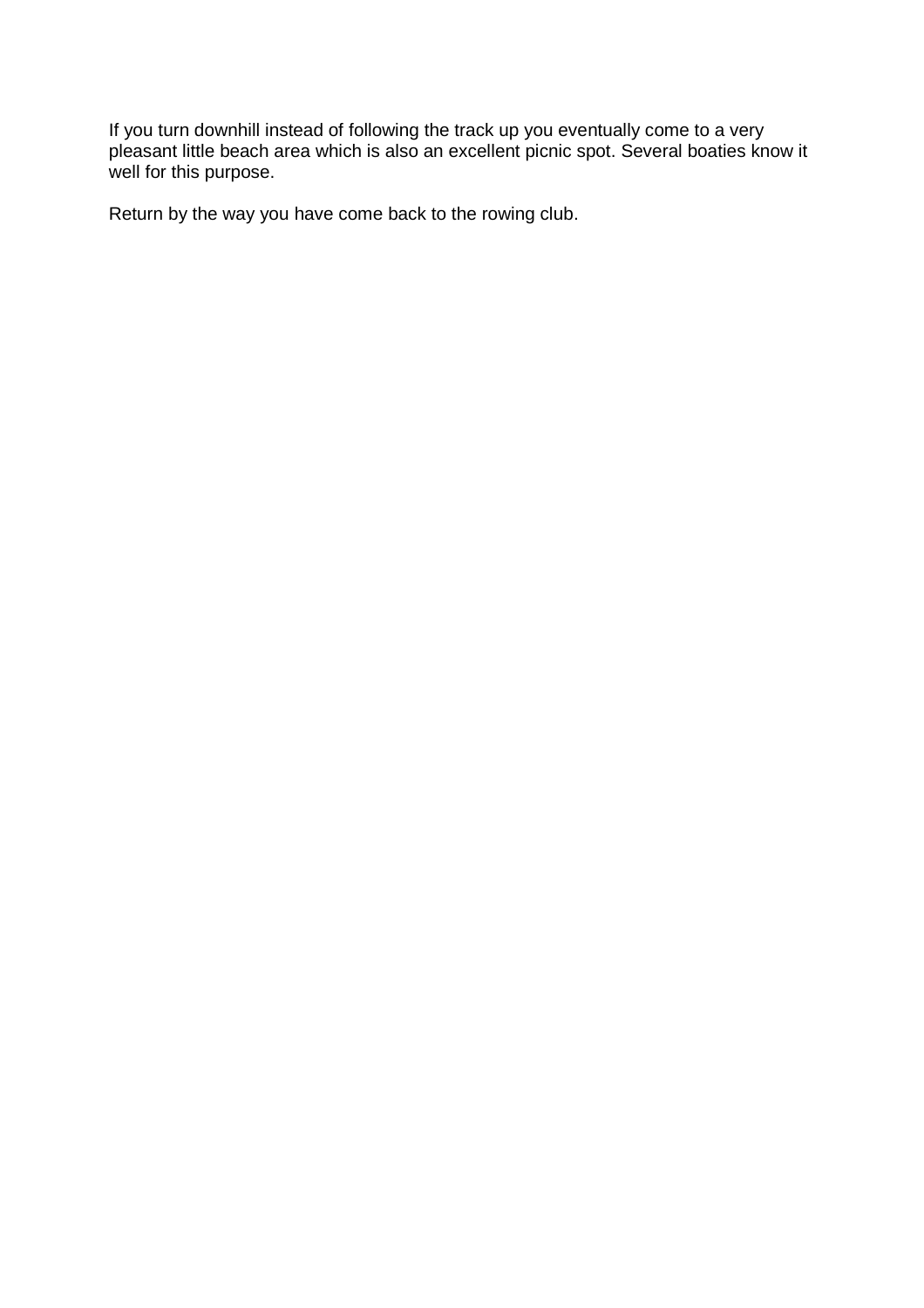#### **8. There Be Bunnies**



My dog knows this walk as 'The Bunny Run' and gets most excited when it is mentioned.

Start at the corner of Main Highway 8 and Springvale Road. Go to the very corner under the trees (mind the millions of mini-cones) and cross the low 'gate' into the paddock. Keep to the left until half way along then bear right to cross the open paddock to get up on to the water race. This can be a steep little section so hunt along to find the bit you can manage. The further you go along the paddock the easier it becomes to get up to the water-race.

This water-race comes all the way from St. Bathans and was built to provide sluicing water for the miners at Clyde in the gold rush era. You might well marvel at the engineering feat which this represents. There are over 40 kms of race.

Follow the track beside the water-race along behind the cemetery (where LOTS of rabbits live - our record for the walk is 60 furry ones) and pass through a gate, and pass the storage pond, until you come to the road which accesses the top of the hill. Turn right down this road and exit to Springvale Road - whence you can return to the starting point.



Be sure to call in at historic Clyde Cemetery. It's well worth a visit.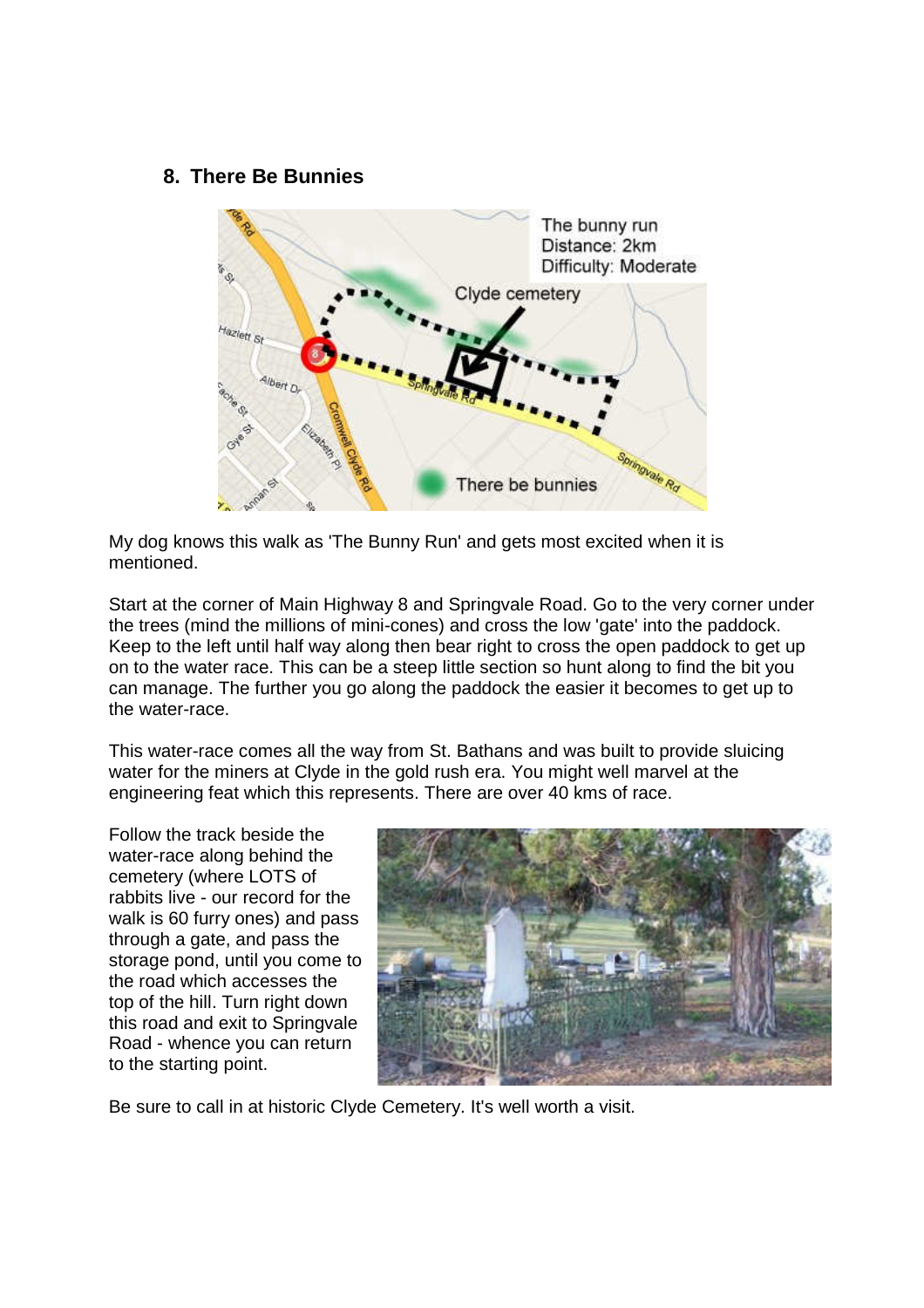### **9. Walk along the Central Walkway**



This walk follows the path of old railway track which used to go right through the middle of Clyde. The track starts on Naylor Street between Fache Street and Hazlett Street. It easy to follow - past the old Railway Station which is one of only three of its kind still remaining. Meander along and eventually you'll exit on to Orchard Street.

At this point you can either turn right and return along Fache Street or turn left and return along Hazlett Street.

If you tarvel this way in Autumn you'll be rewarded with many colours. The follow photographs were all taken along the central Walkway.

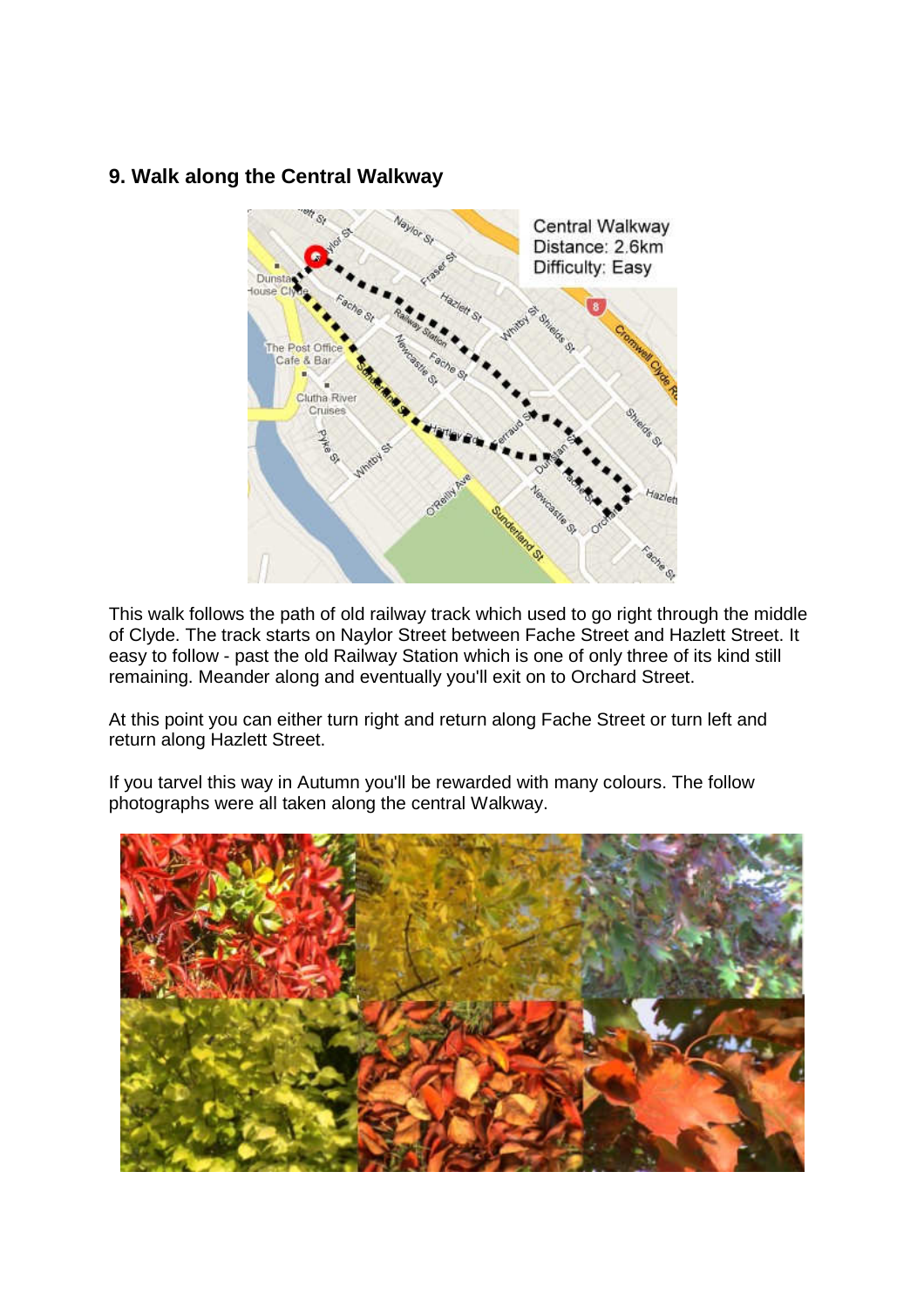#### **10. Walk to Lookout 1**



Clyde is more fortunate than most towns! We have TWO lookouts. While both can be accessed by vehicle the view is MUCH better if you travel there by foot.

Once again, start your walk from the bank Cafe so that you can end there and reward yourself with a cheese roll made in heaven. Go along Sunderland Street to the edge of town and turn right into Holloway Street. Almost immediately you'll see the sign to the Lookout on your left. Follow this sign up the path and turn left at the end on to the track. This track will take you up to the two new reservoirs and the lookout itself is up the hill a little behind them.

To return, follow the one way road back down to town to your waiting cheese roll and coffee.



The view from the lookout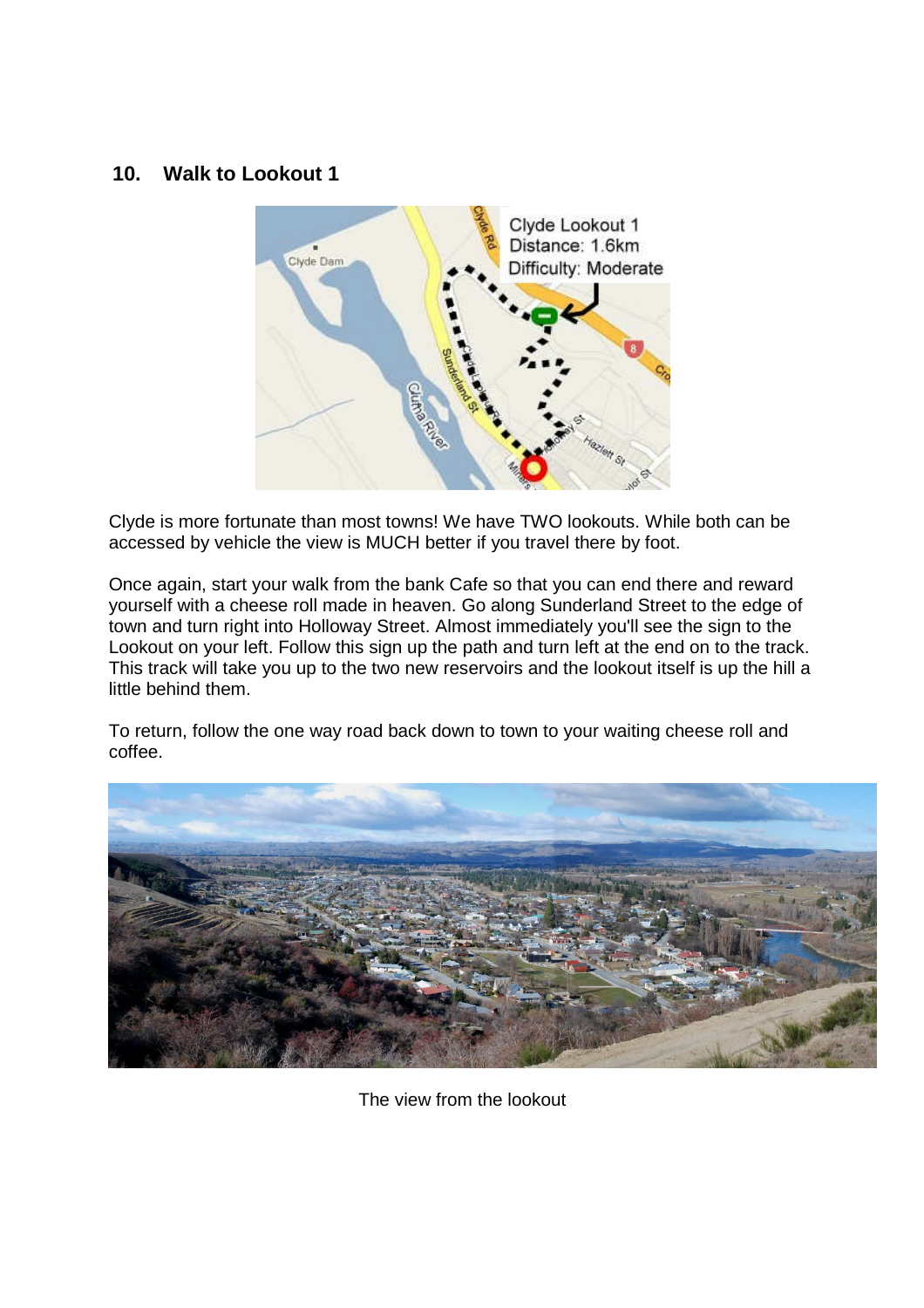## **11. Climb to the Clyde Lookout 2**



To get to the start of this walk cross the Earnscleugh bridge and drive about 1 km until to come to a sign to 'The Lookout'. Turn right and follow this sign to the bottom of the hill. Park you vehicle there and begin the climb.

The road goes right to the top of the hill and you can drive to the lookout - but its MUCH better to walk.

There are many paths around this area and its not possible to give you exact directions as there are so many twists and turns. The lookout itself in 100m down from the lookout road.

Start by following the road to the first bend, where you will find a track heading off to the right once you've turned the bend. Follow this track up the hill and around the hill. The climb to the lookout is about one kilometre from the point where you leave the road, so its not too far. Remember that you have to head around the hill AND up the hill. There are tracks which will take you straight up and you'll end up on the road itself. There are others which will take your around the hill and, although you'll get a nice view of the dam, you'll miss the lookout. So keep heading up AND around. If in any doubt you can always head UP the hill to the road.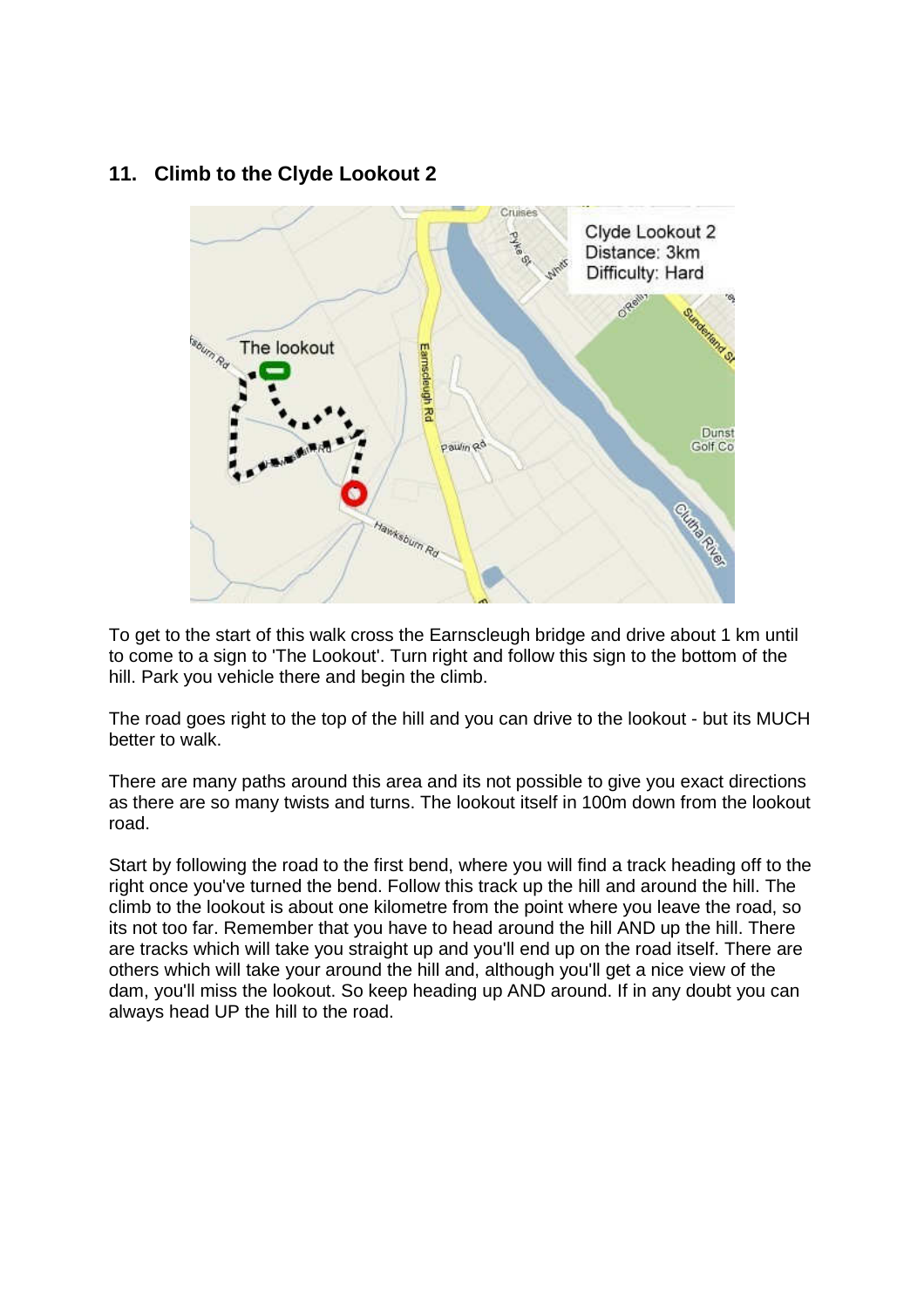

To return to the bottom follow the road down.

(There is a geocache at the lookout. Go to http://www.geocaching.com and 'Hide and Seek' a cache, using Other Search Options to look for the keywords 'Clyde overview')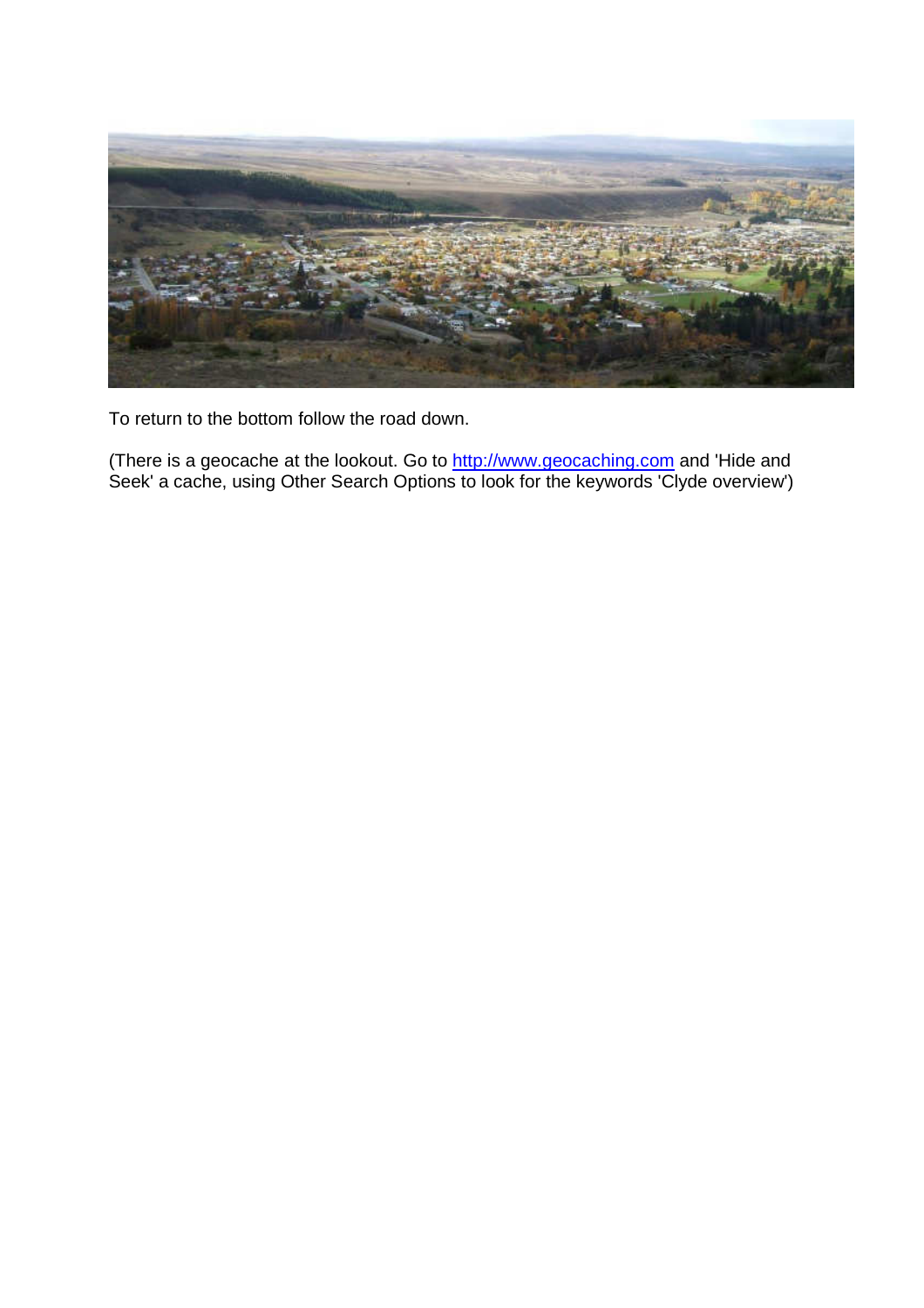## **12. Walk around the Muttontown Loop**



This is an easy walk which, while it doesn't take you to sights and sites of great beauty does, never-the-less, stretch the legs.

Start at the hospital corner at the end of Sunderland Street and head along Mutton Town Road until you come to the corner of State Highway 8. Turn and return either along the highway or cross it at Young Lane and follow the Rail Trail to the Hospital Turnoff, where you can climb the fence and return to the starting point.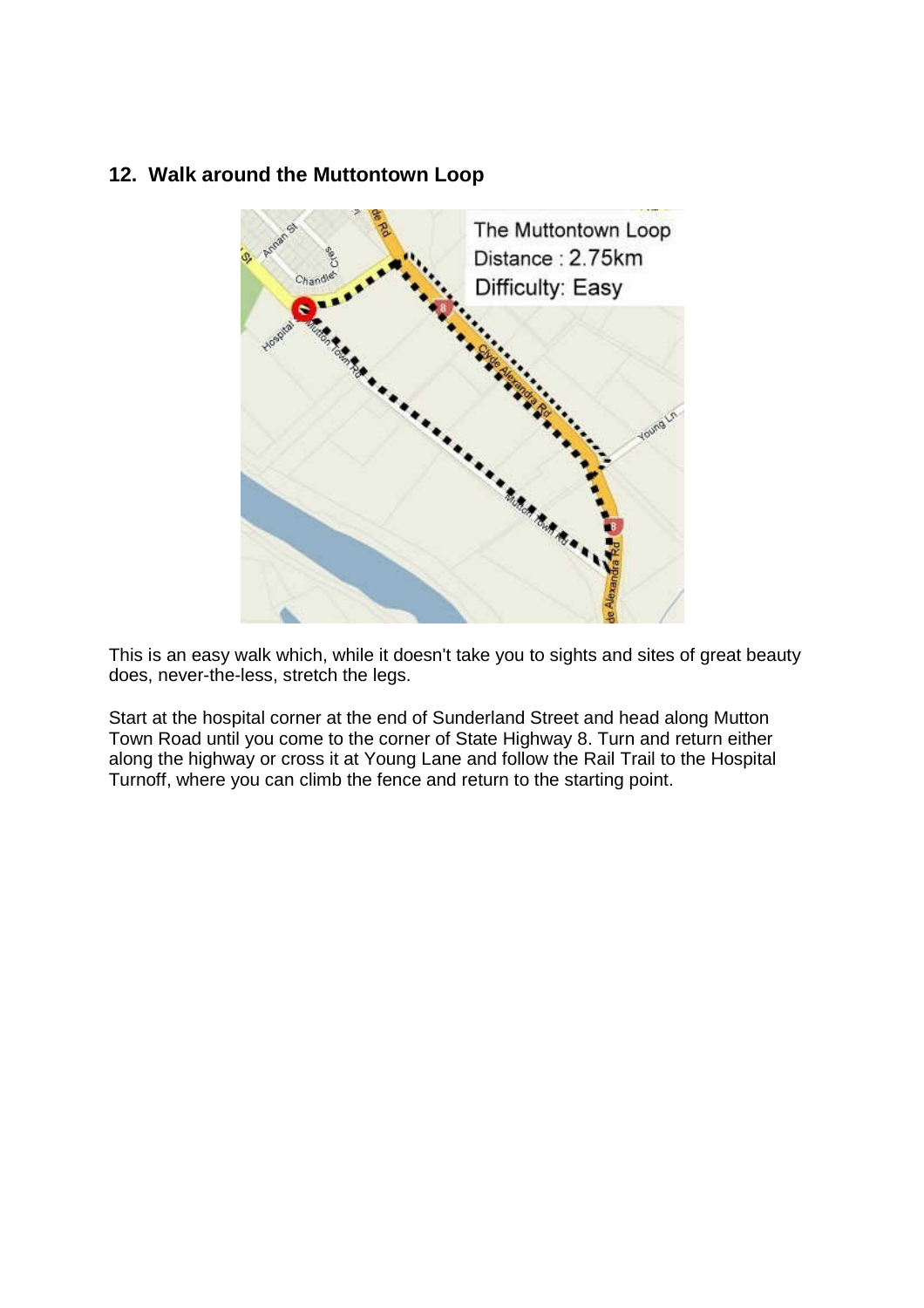## **13. Walk along Young Lane**



This walk takes you along a very pretty country lane near Clyde.

Start at the rail Trail building at the corner of Springvale Road and State Highway 8. Follow the Rail Trail towards Alexandra until you come to the Young Lane crossing. Turn left and walk along Young Lane to its far end at Springvale Road where you turn left and walk back to the start at the Rail Trail.

Remember to visit historic Clyde Cemetery along the way. It's well worth a visit.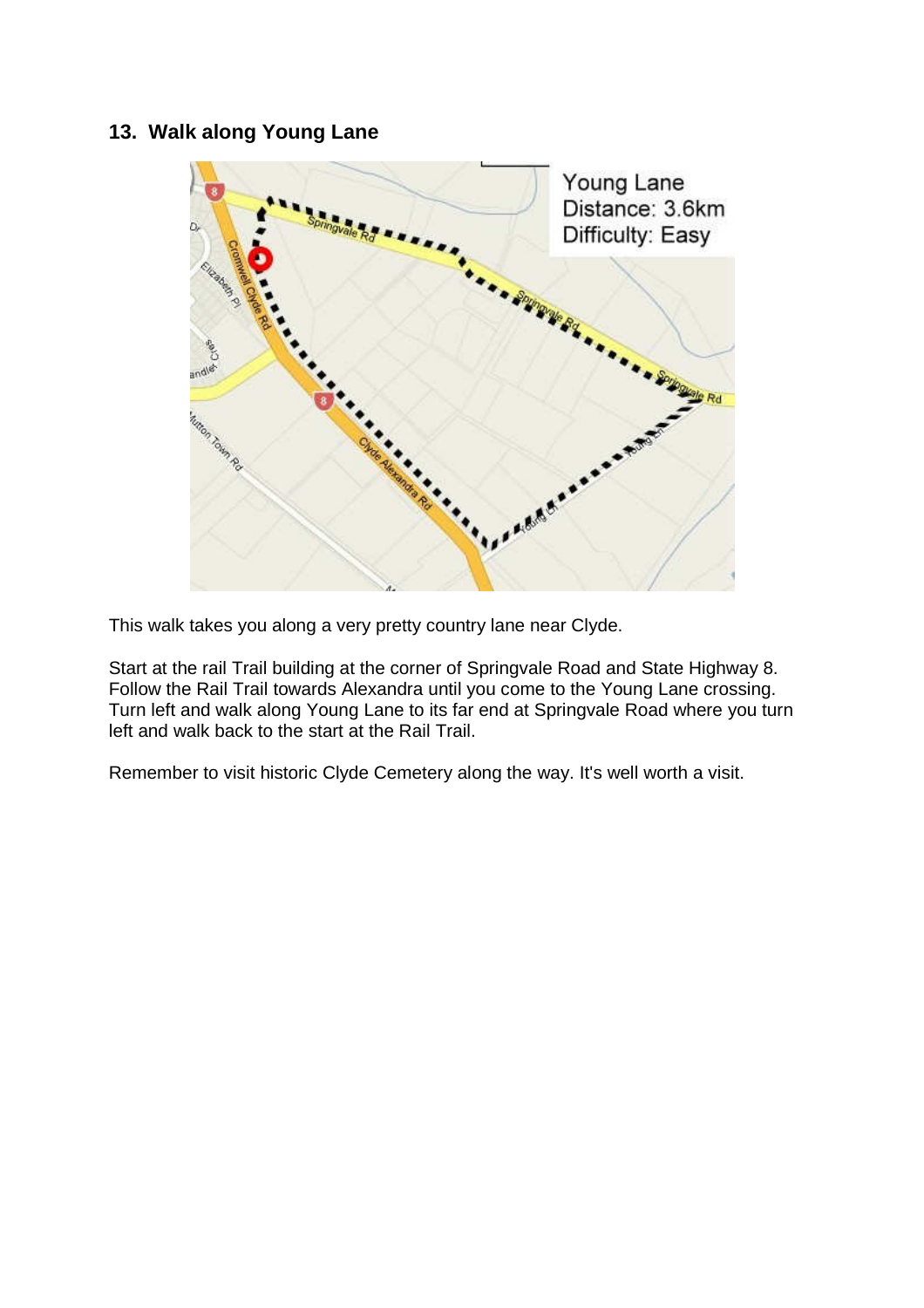

## **14. Walk along the Clutha - Clyde side**

This walk follows a river side track unsuitable for vehicles of any sort! The track is clearly defined - most of the way - but, at one point in particular, it splits into two and rejoins again about 100m further along.

Start at the Dunstan Hotel and follow the road down to the Earnscleugh Bridge. You might wish to take one of the small side tracks down to the right as you get nearer to the bridge. These are fine as they'll lead you to the track which then passes under the bridge. Alternatively, stay on the road until you get to the bridge and find the track to the left just as you get to the bridge.

The track meanders through shoulder-high broom until you get to the bottom of a tracj which goes up the hill to the left. This takes you to the Clyde Camping Ground. Carry on along the riverside, climbing over or around the odd fallen tree. The track passes along below the Clyde Golf Course. During the gold rush era there was a LOT of activity right here, including a mine dug back under the cliff face.

The hobbits would say that 'The road goes on forever'. The first time I walked it I gave up waiting for the end to come and clambered up the cliff. However, if you do persevere you will eventually come to a point where the track ascends at an angle to the top again. At this point the track is a little narrow for some but just keep watching your feet and 130 steps later you'll be at the top.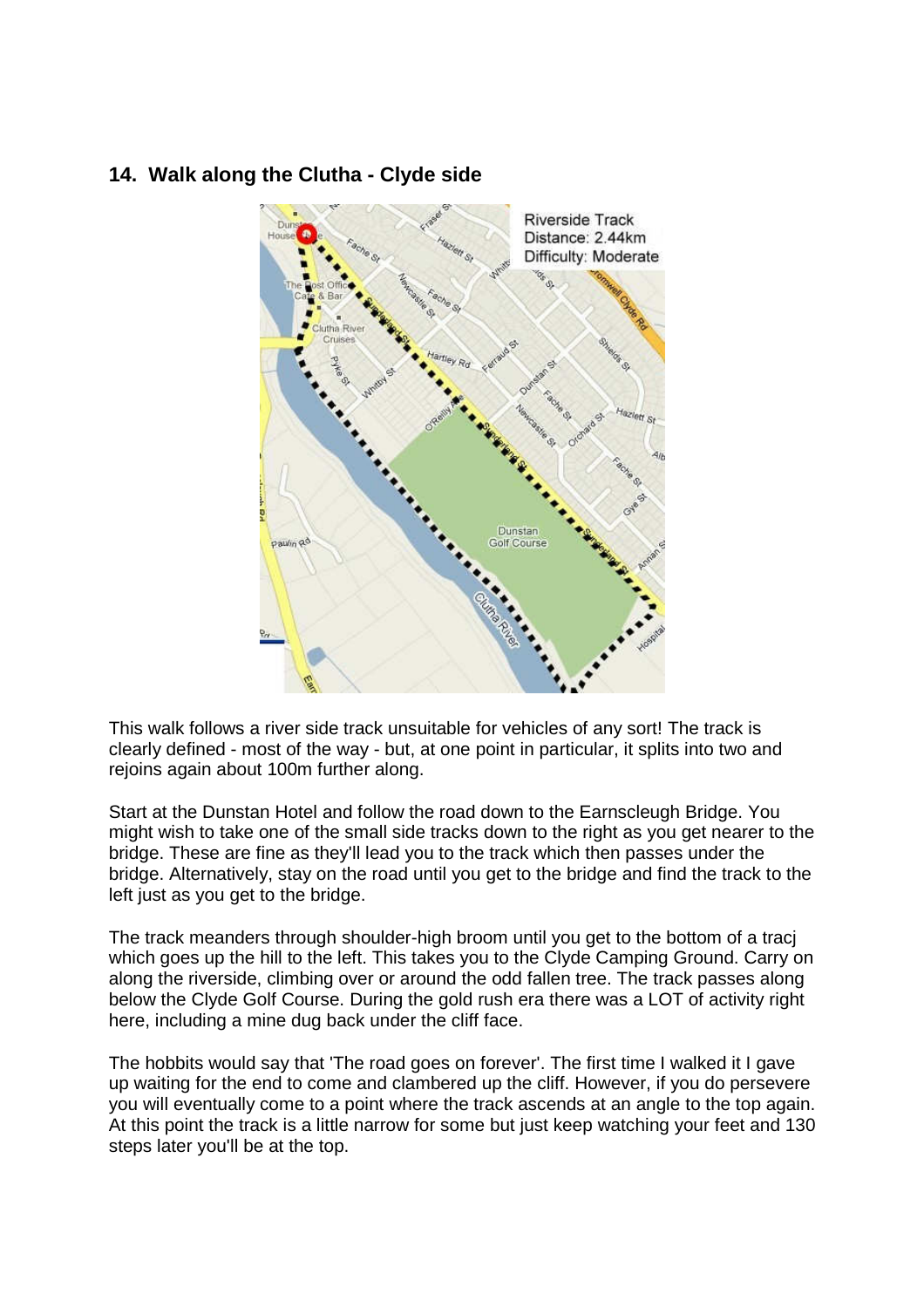Exit out via rabbit country crossing the fence at the golf course rear gate, to Sunderland Street. Turn left and go right back along to the Hotel from whence you started.



# **15. Walk along the Clutha - the far side**

This is a favourite morning walk with the dog.

To get to the start go over the Earnscleugh Bridge and immediately turn sharp right. This road takes you down back under the bridge to a parking place where you start the walk. The walk is easy as many cyclists and runners also use the track which was built to celebrate the millennium.

The track follows the Clutha all of the way to Alexandra. After just over 0.5km you'll come to a track leading up to the left.